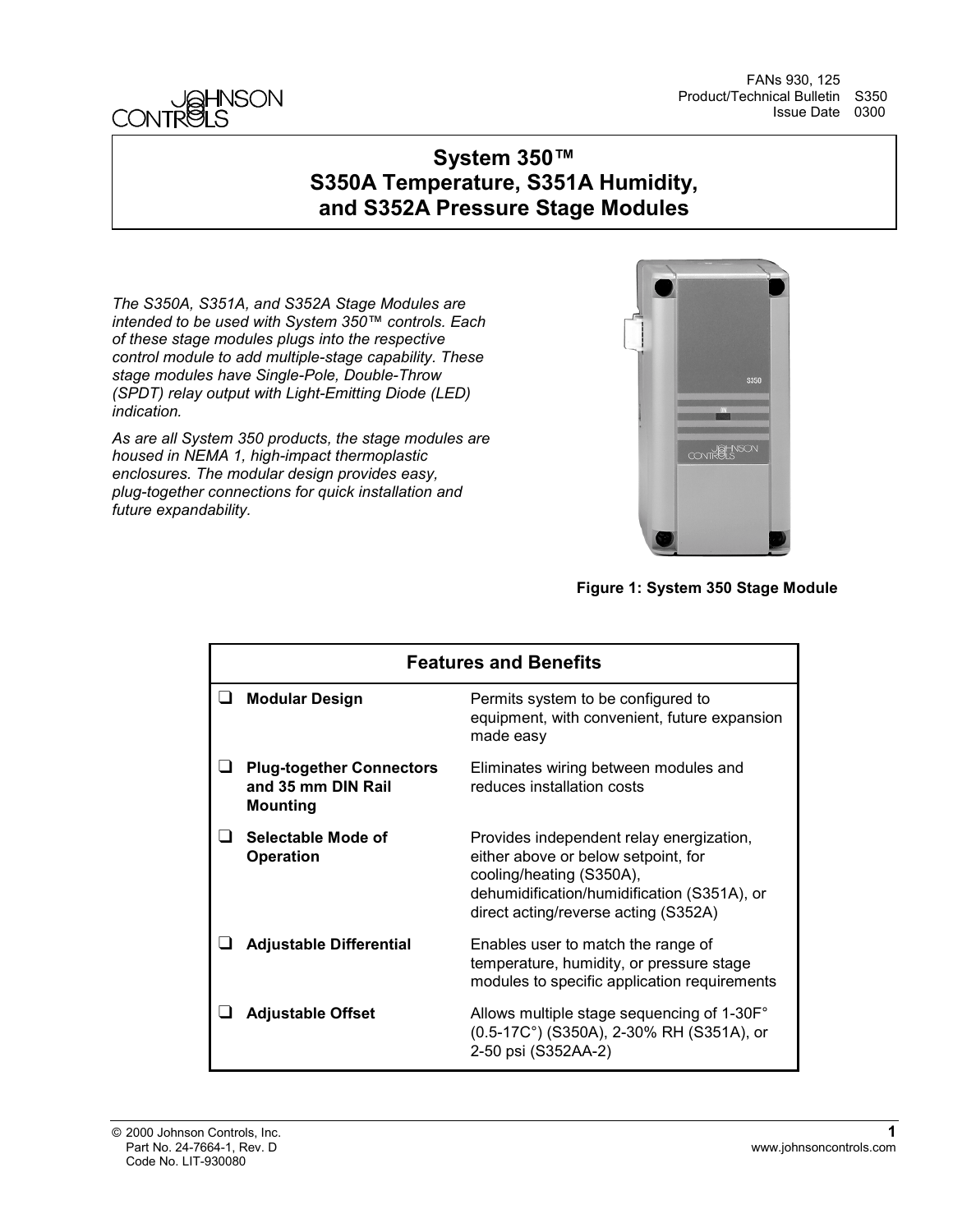## *A***pplication**

The S350A, S351A, and S352A Stage Modules receive power, setpoint, and sensor input from the respective System 350 control modules. When connected, the individual modules act as a multistage control system.

The maximum number of stages that can be used in a system varies with the control module type (temperature, humidity, or pressure) and stage module design.

Refer to Table 1 or Table 2 to determine the maximum number of stages that may be used with each control module. When mixing stage module designs, always use the lower number.

Note: When using an external transformer, the Y65 Series or other 40 VA Class 2 transformers are recommended.

#### **Table 1: Maximum Number of Add-on Modules when Powered by a Y350R Power Module**

| Control<br><b>Module</b> |                     | <b>Stage</b><br>Module                                                                    |                | <b>Display</b><br>Module |
|--------------------------|---------------------|-------------------------------------------------------------------------------------------|----------------|--------------------------|
|                          | No.                 | Model<br><b>Numbers</b>                                                                   | No.            | Model<br>Number          |
| A350A<br>A350B<br>A350E  | 9<br>6<br>4         | S350As or S350Cs<br>S350As or S350Cs<br>with 1 S350P<br>S350As or S350Cs<br>with 2 S350Ps | 1              | D350                     |
| A350P                    | 4<br>$\mathfrak{p}$ | S350As or S350Cs<br>S350As or S350Cs<br>with 1 S350P                                      | 1              | D350                     |
| A350R<br>A350S           | 9<br>6<br>4         | S350As or S350Cs<br>S350As or S350Cs<br>with 1 S350P<br>S350As or S350Cs<br>with 2 S350Ps | $\overline{2}$ | D350s                    |
| <b>W351A</b>             | 5                   | S351As                                                                                    | 1              | D351                     |
| <b>W351P</b>             | 4                   | S351As                                                                                    | 1              | D351                     |
| <b>P352AB</b>            | 5                   | S352As                                                                                    | 1              | D352A                    |
| <b>P352PN</b>            | 4                   | S352As                                                                                    | 1              | D352A                    |

#### **Table 2: Maximum Number of Add-on Modules when Powered by an External Transformer**

| Control<br><b>Module</b> |             | Stage<br><b>Module</b>                                                                    | <b>Display</b><br><b>Module</b> |                        |
|--------------------------|-------------|-------------------------------------------------------------------------------------------|---------------------------------|------------------------|
|                          | No.         | Model<br><b>Numbers</b>                                                                   | No.                             | Model<br><b>Number</b> |
| A350A<br>A350B<br>A350E  | 9<br>8<br>7 | S350As or S350Cs<br>S350As or S350Cs<br>with 1 S350P<br>S350As or S350Cs<br>with 2 S350Ps | 1                               | D350                   |
| A350P                    | 9<br>8<br>7 | S350As or S350Cs<br>S350As or S350Cs<br>with 1 S350P<br>S350As or S350Cs<br>with 2 S350Ps | 1                               | D350                   |
| A350R<br>A350S           | 9<br>8<br>7 | S350As or S350Cs<br>S350As or S350Cs<br>with 1 S350P<br>S350As or S350Cs<br>with 2 S350Ps | $\mathfrak{p}$                  | D350s                  |
| <b>W351A</b>             | 9           | S351As                                                                                    | 1                               | D351                   |
| <b>W351P</b>             | 9           | S351As                                                                                    | 1                               | D351                   |
| <b>P352AB</b>            | 9           | S352As                                                                                    | 1                               | D352A                  |
| <b>P352PN</b>            | 9           | S352As                                                                                    | 1                               | D352A                  |

Notes: This bulletin only refers to the S350A, S351A, and S352A Stage Modules.

> For information on the S350C refer to the *System 350TM S350C Temperature Slave Stage Module Product/Technical Bulletin (LIT-930084).*

> For information on the S350P refer to the *System 350TM S350P Proportional Plus Integral Temperature Stage Module Product/Technical Bulletin (LIT-930086).*

For information on the D350, D351 and D352 refer to the *System 350TM D350 Display Modules Product/Technical Bulletin (LIT-930070)*.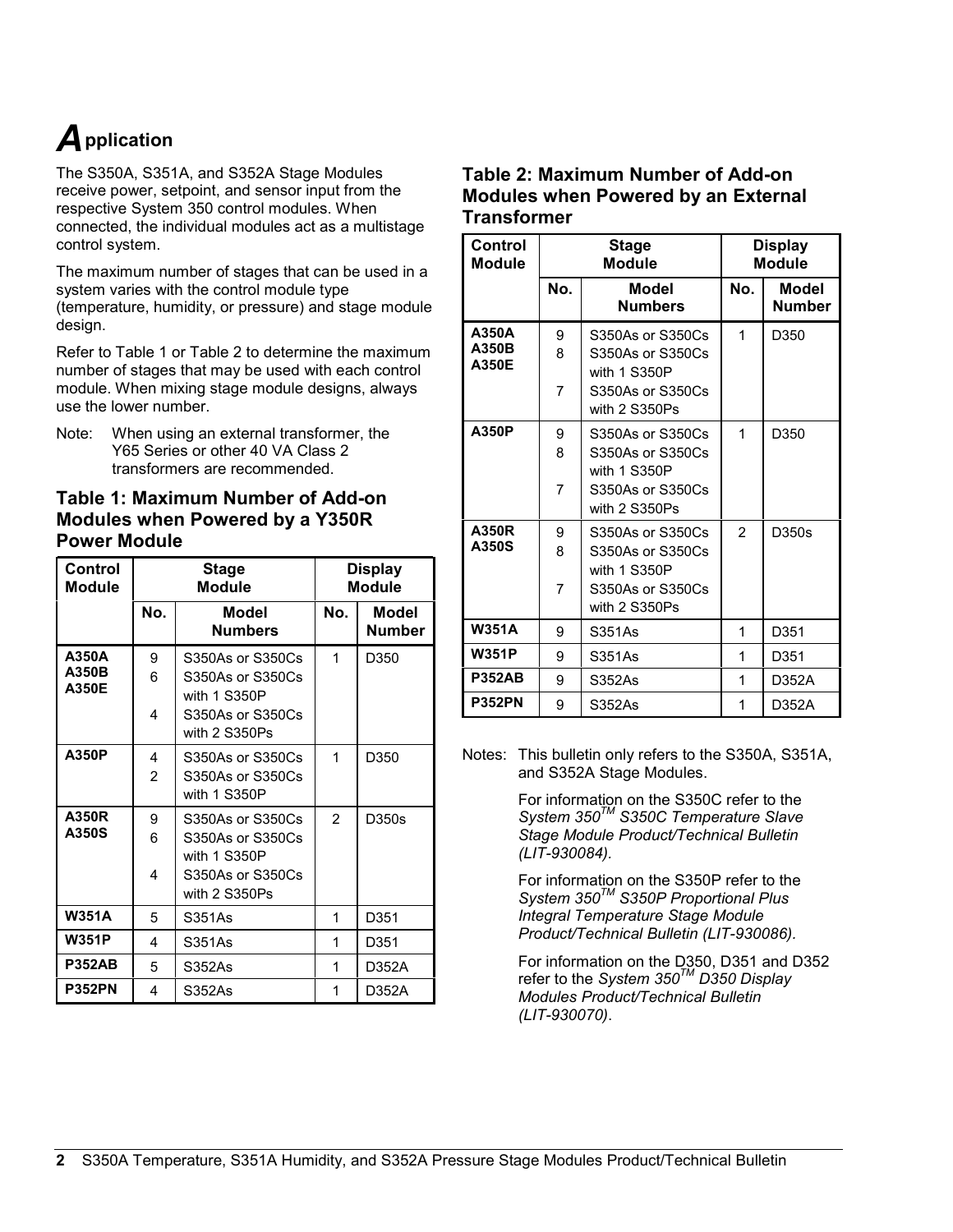## *O***peration**

The S350A, S351A, and S352A Stage Modules provide SPDT relay output. A front panel LED lights to indicate when the relay is energized.

| IMPORTANT: | The System 350 Stage Modules<br>are intended to control<br>equipment under normal<br>operating conditions. Where<br>failure or malfunction of the<br>System 350 Stage Modules<br>could lead to an abnormal<br>operating condition that could<br>cause personal injury or damage<br>to the equipment or other<br>property, other devices (limit or<br>safety controls) or systems<br>(alarm or supervisory systems)<br>intended to warn of or protect<br>against failure or malfunction of<br>the System 350 Stage Modules<br>must be incorporated into and<br>maintained as part of the control |
|------------|-------------------------------------------------------------------------------------------------------------------------------------------------------------------------------------------------------------------------------------------------------------------------------------------------------------------------------------------------------------------------------------------------------------------------------------------------------------------------------------------------------------------------------------------------------------------------------------------------|
|            | svstem.                                                                                                                                                                                                                                                                                                                                                                                                                                                                                                                                                                                         |

### **Offset Adjustment**

The offset adjustment determines the amount of offset from the control module setpoint at which the stage module relay de-energizes.

### **Differential Adjustment**

Differential is defined as the difference in degrees, % RH, or psi between energization and de-energization of the stage module's relay.

### **Operation Mode Selection**

The S350A, S351A, and S352A utilize jumpers (at jumper terminal J2) to select the operation mode. (See *Adjustments* section and Figures 3, 4, and 5.)

With the jumpers positioned horizontally, the stage module is set for Cooling (S350A), Dehumidification (S351A), or Direct Acting (DA) (S352A) operation. In this mode the relay and LED indicator de-energize when the sensed temperature, humidity, or pressure drops to the setpoint *plus* offset value.

With the jumpers positioned vertically, the stage module is set for Heating (S350A), Humidification (S351A), or Reverse Acting (RA) (S352A) operation. In this mode, the relay and LED indicator de-energize when the sensed temperature, humidity, or pressure rises to the setpoint *minus* offset value.

Note: The S350A, S351A, and S352A Stage Modules are configured with the jumpers in the horizontal position at the factory.

Refer to Figures 6, 7, and 8 for examples of S350A, S351A, and S352A applications.

### *D***imensions**



**Figure 2: System 350 Stage Module Dimensions, in. (mm)**

# *M***ounting**

Each System 350 Stage Module is housed in a compact NEMA 1 plastic enclosure designed for standard 35 mm DIN rail mounting. Four key-slot mounting holes on the back of the control case are provided for surface mounting. (See Figure 2.) The modules are not position sensitive, but should be mounted for convenient access to wiring and adiustments.

Note: When mounting any System 350 module to rigid conduit, attach the hub to the conduit before securing the hub to the control enclosure.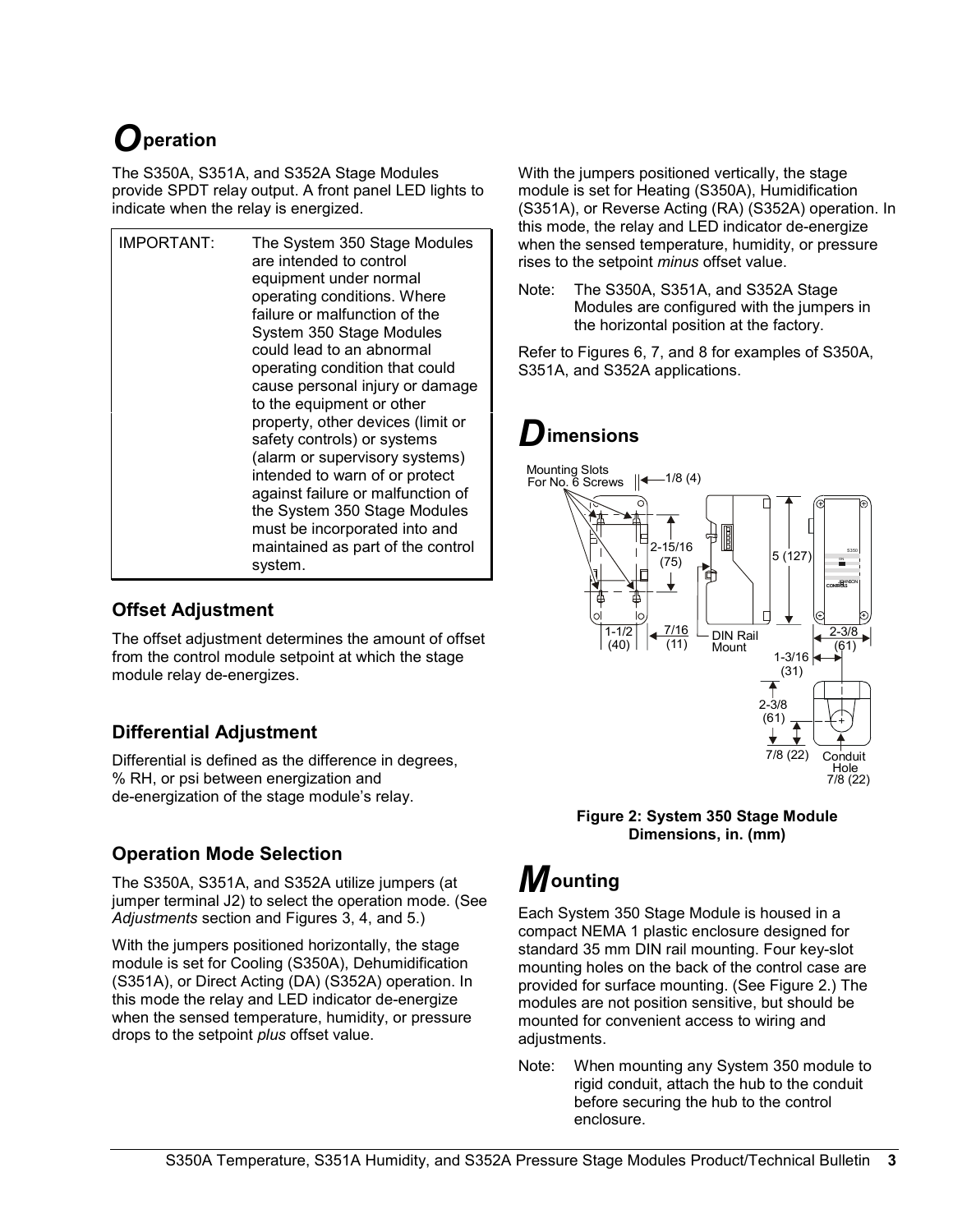## *A***djustments**

Refer to the following steps for adjusting stage module settings. (See Figures 3, 4, and 5.)

! WARNING: **Risk of Electrical Shock.** Disconnect power supply to avoid possible electrical shock or equipment damage. More than one disconnect may be required to completely de-energize equipment.

1. Ensure all power to system is off.

Each stage module may be receiving separate power sources. Make sure all power sources to each stage module are off.

- 2. Remove the stage module cover by loosening the four captive cover screws.
- 3. **Set the mode of operation** by positioning the jumpers (at jumper terminal J2) for Cooling, Dehumidification, or Direct Acting mode. Position the jumpers vertically for Heating, Humidification, or Reverse Acting mode.
	- Note: The S350A, S351A, and S352A Stage Modules are configured with the jumpers in the horizontal position at the factory.
- 4. **Adjust the differential** using the potentiometer marked DIFF to the desired setting (the difference in degrees, % RH, or psi between energization and de-energization of the stage module's relay).
- 5. **Adjust the offset** using the potentiometer marked OFFSET to the number of degrees, % RH, or psi from the System 350 control's setpoint at which the stage relay de-energizes (above setpoint with Cooling, Dehumidification, or Direct Acting mode selected, or below setpoint with Heating, Humidification, or Reverse Acting mode selected).
- 6. Replace the cover on the stage module and fasten in place with screws.
- 7. Restore power to system.



**Figure 3: Interior View of S350A Stage Module**



#### **Figure 4: Interior View of S351A Stage Module**



**Figure 5: Interior View of S352A Stage Module**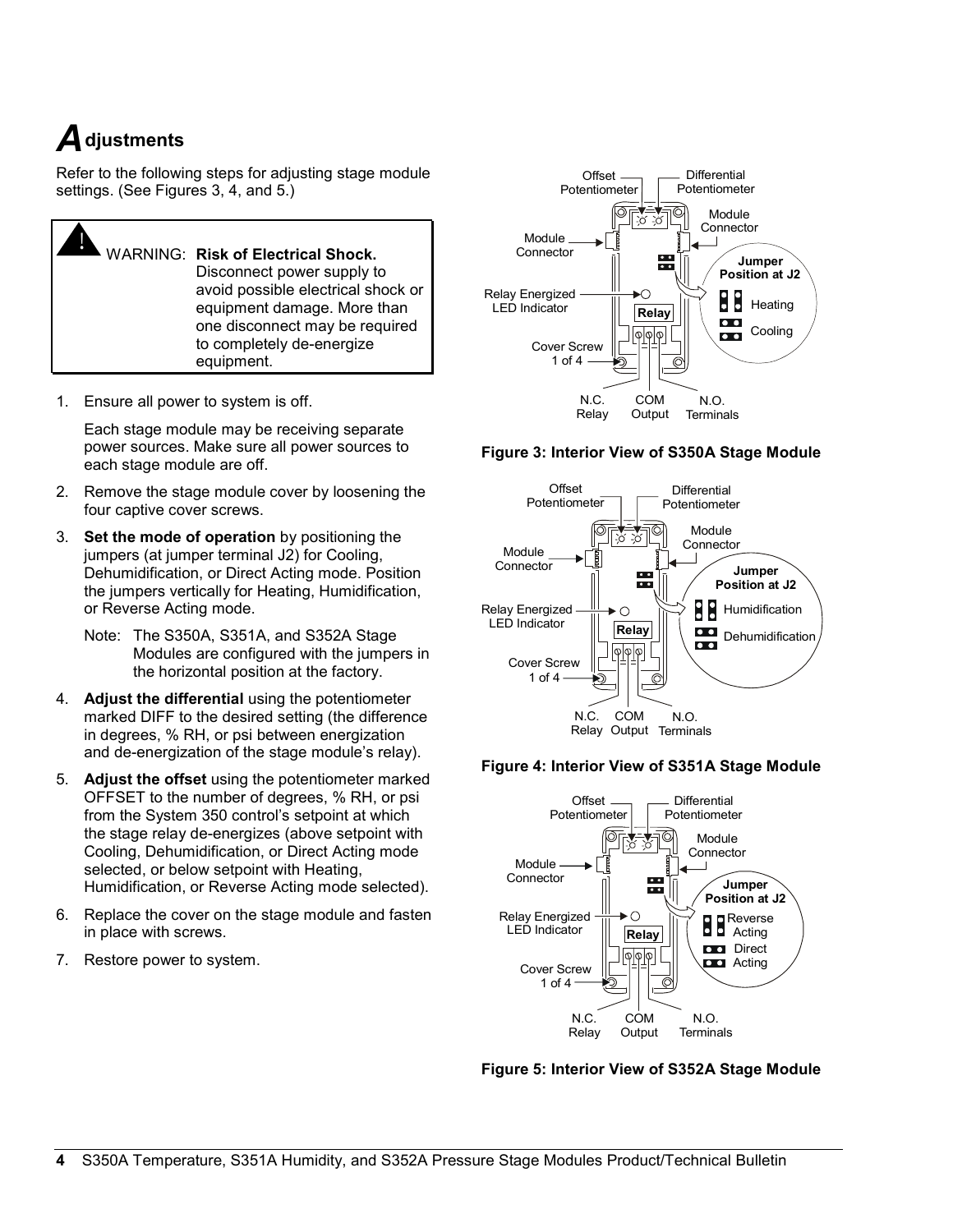





#### **Figure 7: Example of a Humidification/Dehumidification Application Using One W351 and Three S351As**



#### **Figure 8: Example of a Reverse Acting/Direct Acting Application Using One P352AB and Three S352As**

## *W***iring**

Refer to the following guidelines and wiring diagrams for proper wiring and terminal designations (See Figures 9, 10, and 11.)

Note: For information on connecting to an external transformer refer to the applicable control bulletin.



Electrical Code and all local regulations. Use copper conductors only. Do not exceed the control's electrical ratings.

The stage modules plug into the control and other add-on modules via 5-pin connectors located on either side of each module. Wiring is made at the Normally Open (N.O.)/Normally Closed (N.C.) relay terminal strip. (See Figures 3, 4, and 5.)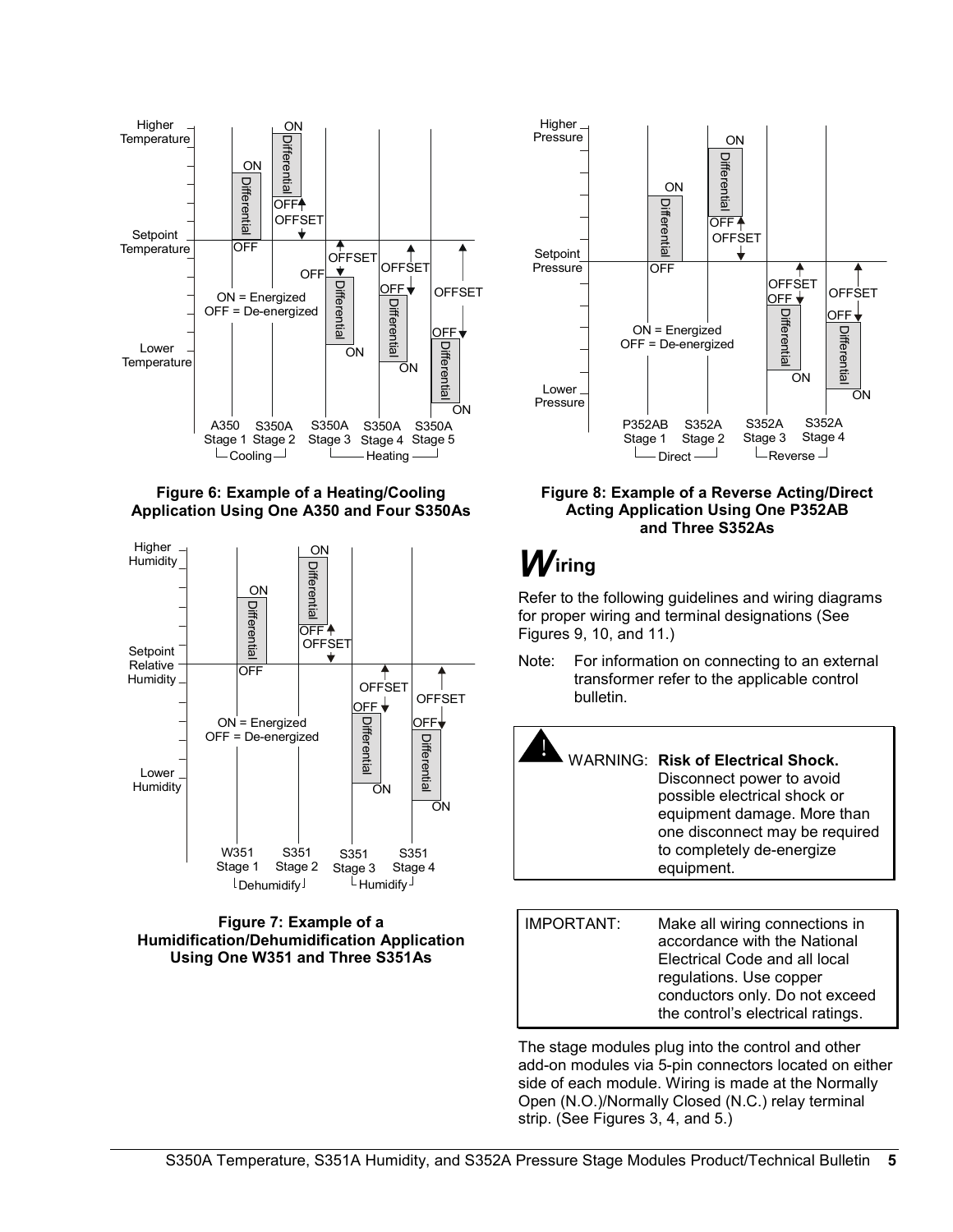

**Figure 9: Typical Multistage Temperature Control System Using 120 VAC Power Supply**



**Figure 10: Typical Multistage Humidity Control System Using 120 VAC Power Supply**



**Figure 11: Typical Multistage Pressure Control System Using 120 VAC Power Supply**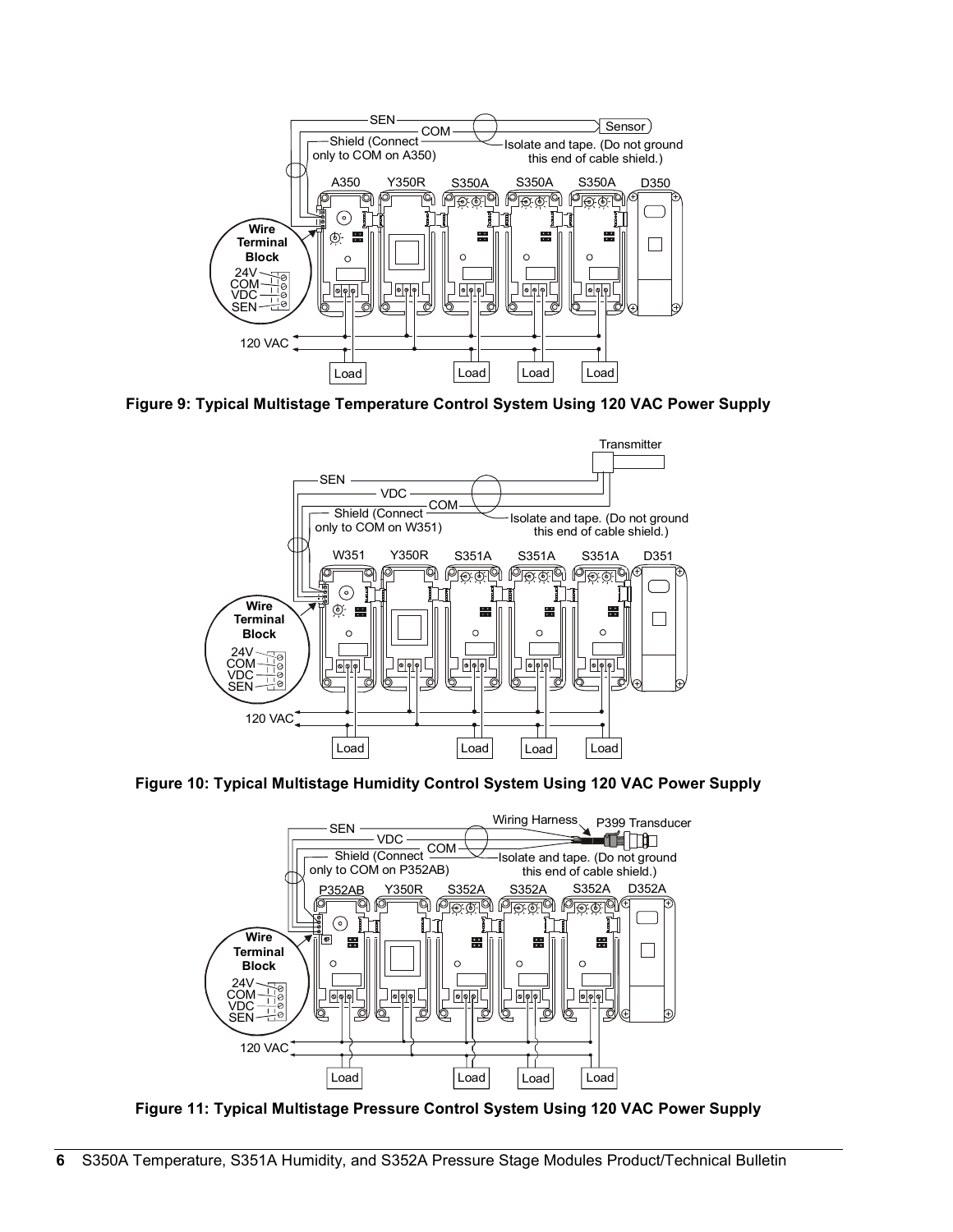## *C***heckout Procedure**

Before applying power, make sure installation and wiring connections are according to job specifications. After necessary adjustments and electrical connections have been made, put the system in operation and observe at least three complete operating cycles before leaving the installation.

## *T***roubleshooting**

If the control system does not function properly, first verify that the control, power, and display modules are all operating correctly (refer to the respective literature). Then inspect the stage modules for proper operation.

Check that the proper operating mode (Cooling/Heating, Dehumidification/Humidification, or Direct Acting/Reverse Acting) has been selected on each stage module. (See *Adjustments* section and Figures 3, 4, and 5.) Then perform the following procedures to determine the problem.

- 1. Verify the system has power.
- 2. Note the offset and differential settings on the stage module.
- 3. Turn the setpoint dial on the control module to minimum.
- 4. Increase the setpoint by slowly adjusting the setpoint dial until the stage relay LEDs turn On and Off as shown in Tables 3, 4, or 5.

#### **Table 3: S350A Relay Troubleshooting**

| <b>Operation</b><br><b>Mode</b> | LED | N.O.<br><b>Relay</b><br><b>Status</b> | <b>Setpoint Dial</b><br><b>Setting</b>            |
|---------------------------------|-----|---------------------------------------|---------------------------------------------------|
| Cooling                         | On  | Closed                                | $(T_S)^*$ - offset<br>- differential              |
| Cooling                         | Off | Open                                  | $(T_s)$ – offset                                  |
| <b>Heating</b>                  | On  | Closed                                | $(T_S)$ + offset<br>+ differential                |
| Heating                         | Off | Open                                  | + offset<br>$\begin{pmatrix} 1 & 1 \end{pmatrix}$ |

 $*(T_s)$  = sensed temperature

### **Table 4: S351A Relay Troubleshooting**

| <b>Operation</b><br><b>Mode</b> | LED | N.O.<br><b>Relay</b><br><b>Status</b> | <b>Setpoint Dial</b><br><b>Setting</b> |
|---------------------------------|-----|---------------------------------------|----------------------------------------|
| <b>Dehumidify</b>               | On  | Closed                                | $(RHT)^*$ -offset<br>- differential    |
| <b>Dehumidify</b>               | Off | Open                                  | $(RHT)$ - offset                       |
| <b>Humidify</b>                 | On  | Closed                                | $(RHT)$ + offset<br>+ differential     |
| <b>Humidify</b>                 | Off | Open                                  | $(RH-) +$ offset                       |

 $*(RH_T)$  = actual relative humidity at transducer

### **Table 5: S352A Relay Troubleshooting**

| <b>Operation</b><br><b>Mode</b> | LED | N.O.<br><b>Relay</b><br><b>Status</b> | <b>Setpoint Dial</b><br><b>Setting</b>  |
|---------------------------------|-----|---------------------------------------|-----------------------------------------|
| <b>Direct</b>                   | On  | Closed                                | $(psi_T)^*$ - offset -<br>differential  |
| <b>Direct</b>                   | Off | Open                                  | $(psiT)$ - offset                       |
| <b>Reverse</b>                  | On  | Closed                                | $(ps_i + 0)$ + offset +<br>differential |
| <b>Reverse</b>                  | Off | Open                                  | $(psi_{\tau})$ + offset                 |

 $*(psi_{\text{IS}})$  = actual pressure at transducer

- 5. If the relays do not perform as indicated in Tables 3, 4, or 5, adjust the stage module's differential and offset potentiometers to minimum and repeat Steps 1 through 3.
- 6. If the relays still do not turn on and off, replace the defective stage modules.
- Note: There is the unlikely possibility that a defect in one stage module could cause defective symptoms in all modules. Plug each stage into the control individually and check the performance of each as explained above.

### *R***epairs and Replacement**

Do not make field repairs or perform calibration. Sensors and replacement controls are available through your local Johnson Controls representative.